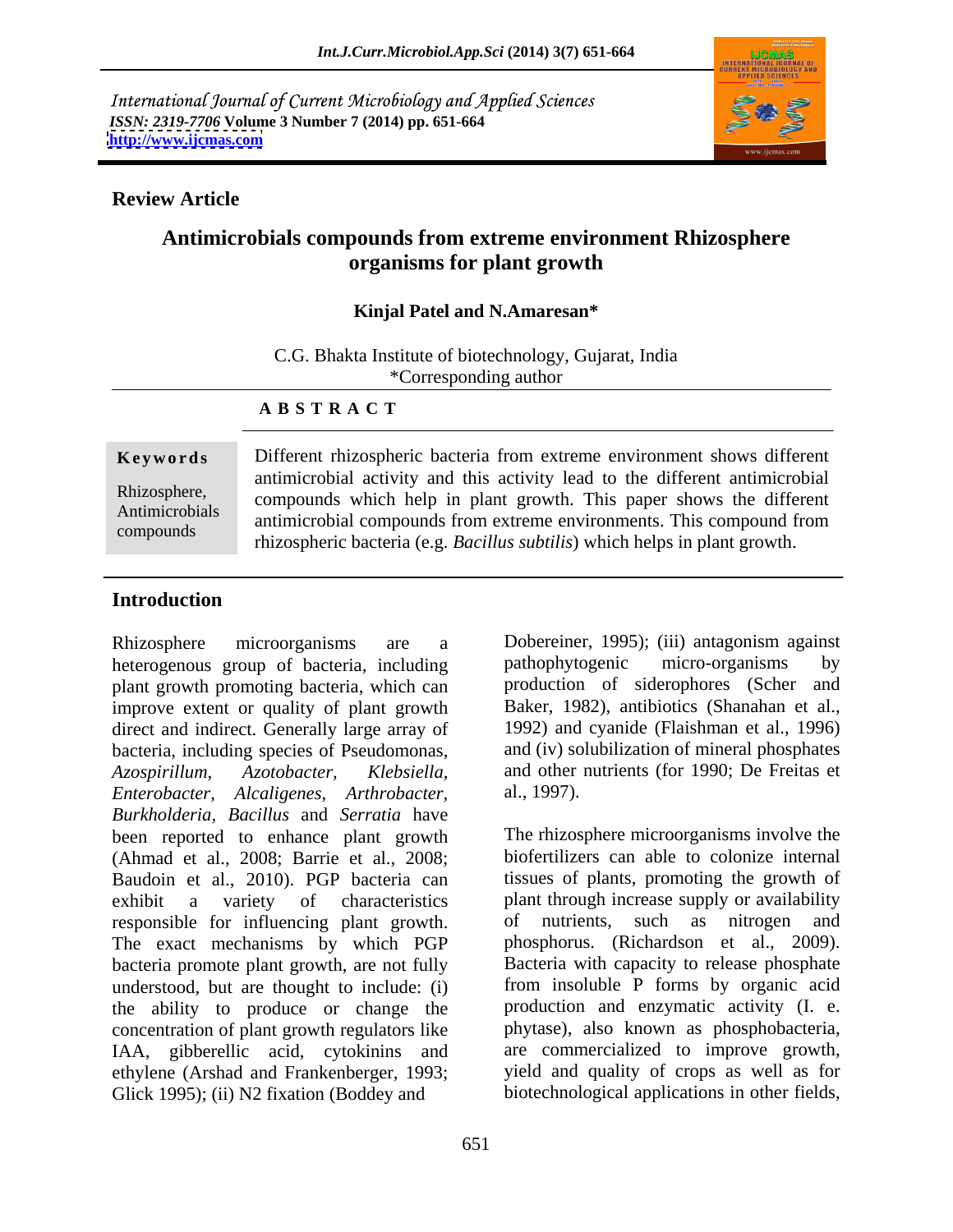such as animal and human nutrition, plant growth. Microbial population in aquaculture and environmental protection rhizosphere may benefit the plant in a (Jorquera et al., 2008). In this paper variety of ways, including increased concentrate on antimicrobial compound recycling and solubilization of mineral isolated from extreme environments, nutrients, synthesis of vitamins, amino acids,<br>
rhizosphere microorganism on plant disease. auxins, cytokinins and gibberellins which Among the rhizoshpere microorganisms stimulate plant growth and antagonism with involved in plant interaction with plant potential plant pathogens through disease management from antimicrobial competition and development of amensal compounds of rhizospheric microorganisms, deserves special attention in plant growth promotion. In general, plant associated some growth regulators like auxins regulate rhizobacteria migrate from extreme most of the physiological activities and environmental soil to the rhizosphere of growth in plants. Naturally occurring living plant and aggressively colonized the substances with an indole nucleus rhizosphere and roots of plants. These so- possessing growth-promoting activity is called rhizobacteria, as abundant symbiotic referred to as auxins. Chemically, it is partners of plants, are considered plant growth promoting rhizobacteria (Kapulnik

release water soluble compounds such as  $\qquad$  of phytohormone biosynthesis of

Microorganisms which do interact with specific plants. These interactions can be

nutrients, synthesis of vitamins, amino acids, auxins, cytokinins and gibberellins which potential plant pathogens through relationships based on production of antibiotics. The action and interaction of substances with an indole nucleus Indole acetic acid.

1991). The ability to synthesize fisherman is widely **Plant microbe interactions in extreme** 80% of the bacteria isolated from plant **rhizosphere rhizosphere** are to produce IAA. According Rhizosphere interactions are based on identified and tested to produce IAA.Not complex exchanges that evolve around plant only plants, but also microorganisms can roots. Plant microbe interaction in soil synthesize auxins and cytokinins. The role amino acids, sugars and organic acids that microorganisms is not fully elucidated. But supply food for microorganisms and in it was indicated that there might exist a return microorganisms provides nutrients for symbiotic association between plants and the plants. These all activity can make the microorganisms. For plant growth apart rhizosphere the most dynamic environment from nitrogen, phosphorus is one of the most in soil. important nutrients. Phosphorus contributes pathogenic, symbiotic, harmful, saprophytic synthesis, photosynthesis, and respiration or neutral. And interactions, which chain reaction (Shenoy and Kalagudi, 2005). beneficial to plant include mycorrhizae, In the rhizosphere bacteria continuously legume nodulation and production of metabolize various organic compounds from antimicrobial compounds that inhibit the root exudates. Therefore, their activities growth of pathogens. Rhizosphere result in quantitative and qualitative microorganisms produce vitamins, alterations of the released root exudates. antibiotics, plant hormones and Bacteria in the rhizosphere can significantly communication molecules that all encourage influence the nutrient supply of plants by distributed among plant associated bacteria. to Halda-Alija, up to 74% of rhizobacteria of phytohormone biosynthesis of to the biomass construction if micronutrient, the metabolic process of energy transfer, signal transduction, macromolecular bio-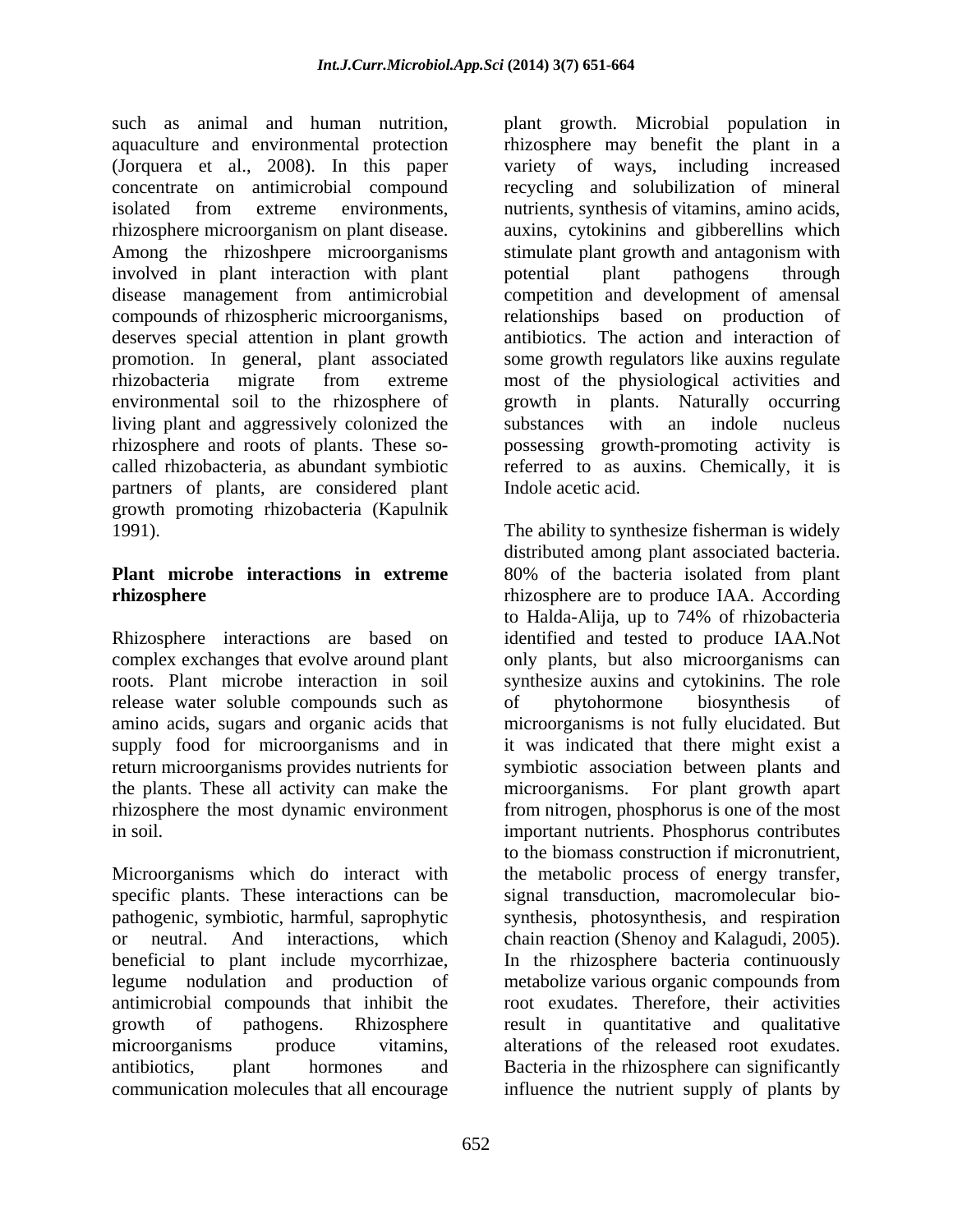competing for mineral nutrients and by a combination of modes of action (Vessey mediating the turnover and mineralization of 2003). organic compounds. Therefore, bacteria in Rhizosphere bacteria can have a negative, low phosphate, bacteria can release neutral, or positive effects on plant fitness.

microorganisms and plants involved as well plant growth stimulation (biofertilizers) (Vessey 2003) and the second group is involved in the biological control of plant **Effect of Rhizosphere Microorganisms on** pathogens (biopesticides) (Whipps 2001). **the Plant Growth** 

several mechanisms, e.g.,: increasing the ability of nutrients in the rhizosphere (i), the root surface area (ii), enhancing other population density and activities. The beneficial symbioses of the host (iii) and by rhizosphere organisms harbor many

2003).

the rhizosphere can be a leading control of PGPR can increase the availability of the turnover of nutrients in the soil nutrients, e.g., by enzymatic nutrient (Robinson et al., 1989). Rhizosphere mobilization from organic matter and bacteria can influence plant growth also production of siderophores (Anderson et al., directly by releasing a variety of 1993; Whiting et al., 2001; Jing et al., 2007). compounds, e.g., phytohormones or Bacteria producing extracellular degrading antimicrobial compounds (Perotto and enzymes are major decomposers of organic Bonfante, 1997). Diversity of bacteria is matter. They contribute essentially to the affected by the plant age, the season and the soil aggregation and nutrient availability soil conditions (Hrynkiewicz et al., 2010a). (Johansen and Binnerup, 2002). In soils with Detrimental microbes include both major These bacteria exude organic acids that plant pathogens and minor parasitic and dissolve the P crystals and exude enzymes non-parasitic deleterious rhizosphere that split organophosphate (Vessey 2003; bacteria (Barea et al., 2005). However, the Tarkka et al., 2008). Some rhizosphere effect of rhizosphere bacteria depends bacteria also produce siderophores which mostly on the genotype of the can be absorbed as the bacterial Fe3+ as on the environmental conditions species in the deficiency of iron (Vessey (Brimecombe et al., 2007). *Pseudomonas* 2003). Microbial siderophores in the spp. and *Bacillus* spp. belong to the largest rhizosphere can significantly contribute to groups of rhizosphere bacteria (Brimecombe the biocontrol of soil-borne pathogens due to et al., 2007). PGPR are usually in contact their competitive effects (Hiifte et al., 1994). with the root surface, and improve the PGPR can also promote the root growth. growth of plants by several mechanisms, This can be caused by the ability of most e.g., enhanced mineral nutrition, rhizobacteria to produce phytohormones, phytohormone production, disease e.g. indole-3-acetic acid (IAA), cytokinins, suppression (Tarkka et al., 2008). Two gibberellins, ethylene which promotes cell groups of PGPR were described: one group division and cell enlargement, extension of is involved in the nutrient cycling and the plant tissue and/or other morphological low phosphate, bacteria can release phosphate ions from low-soluble mineral P crystals and from organic phosphate sources. siderophore complex by a number of plant changes of roots (Salisbury 1994).

# **the Plant Growth**

 Bacteria may support the plant growth by The rhizosphere is a hot spot of microbial ability of nutrients in the rhizosphere (i), inducing root growth and thereby increase of increase of increase of  $\frac{1}{\sqrt{2}}$  and a driving force of their interactions as exudates released by plant roots are a main food source for microorganisms and a driving force of their population density and activities. rhizosphere organisms harbor many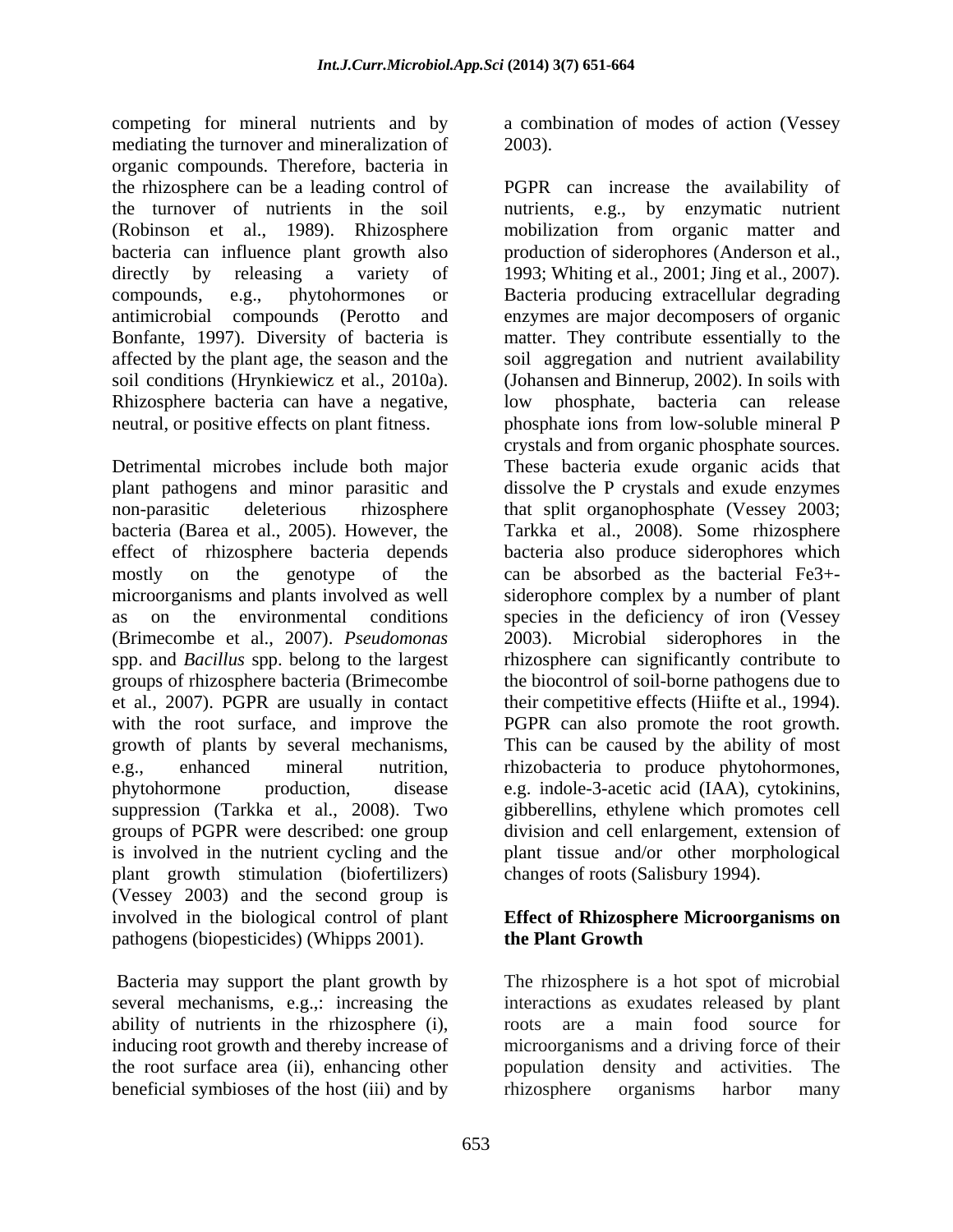organisms that have a neutral effect on the oxidation, compaction, biological

Rhizosphere microorganism community fertility substantially. However, in many have a neutral effect on plants, but are part of a complex food web that utilizes the large amount of carbon that is fixed by plants. Including diminished vegetation development. These communities in rhizosphere members Rhizosphere microorganisms are especially that exert deleterious or beneficial effects on critical for plant colonization of unfavorable the plant. Extreme microorganisms that soils, since they can alleviate biotic and adverse effects on the plant growth and health are the pathogenic fungi, oomycets, bacteria and nematodes, whereas **Nutrient- and Water-Deficiency** microorganisms that are beneficial include

Bacteria, fungi, nematodes, oomycetes these serious pressure on the existing agricultural four are the main groups of plant pathogens land via intensification of crop production. (Agrios 2005), but true fungi, and The projected increase in food production oomycetes the major players in the soil. must be accomplished on the existing Only few rhizobacteria are considered to be soilborne, probably because non spore new land is limited due to environmental forming bacteria cannot survive well in soil concerns, urbanization and increasing water for long periods. Bacteria also require a scarcity. At the same time, soil productivity wound or natural opening to penetrate into is decreasing globally due to enhanced soil the plant and cause infection. Examples are *Ralstonia solanacearum*, cause of bacterial wilt of tomato (Genin and Boucher, 2004), salinisation, depletion of organic matter and and Agrobacterium tumefaciens, the well poor drainage (Cakmak 2002). Nearly 40% studied causal agent of crown gall (Nester et of the agricultural land of the world has been al., 2005). Some filamentous bacteria affected by soil degradation (e.g., 25% of (Streptomyces) can also infect plants and are European, 38% of Asian, 65% of African, better adapted to survive in the soil. 74% of Central American agricultural land)

Soils can be disturbed by a wide range of factors concerning unfavorable agricultural therefore crop production must be

plant, but also attract organisms that exert impoverishment as well as a wide range of deleterious or beneficial effects on the plant. pollutants. Plant growth affects the physical Microorganisms that adversely affect plant (e.g., formation of new soil pores) and growth and health are the pathogenic fungi, chemical (e.g., formation of soil organic oomycetes, bacteria and nematodes. matter) quality of soils this is why plant oxidation, compaction, biological growth at disturbed sites can increase soil cases unfavorable conditions in disturbed soils may cause a lack of any vegetation or a diminished vegetation development. abiotic stress of plants.

nitrogen-fixing bacteria, endo- and The world population is expanding rapidly ectomycorrhizal fungi, and plant growth and will likely be 10 billion by the year promoting rhizobacteria. 2050 (Cakmak 2002). The expected management or industrial activities. Fertility intensified per unit of agricultural land. of various soils observed in the last decades Mineral nutrients are the major contributor decreased at an alarming rate due to the loss to enhancing crop production, and in of organic matter as a result of erosion, maintaining soil productivity and preventingincreases in world population will result in a cultivated areas because the expansion of degradation in the form of erosion, nutrient depletion, water scarcity, acidity, European, 38% of Asian, 65% of African, (Scherr 1999). Agricultural production must be increased in the existing land, and therefore crop production must be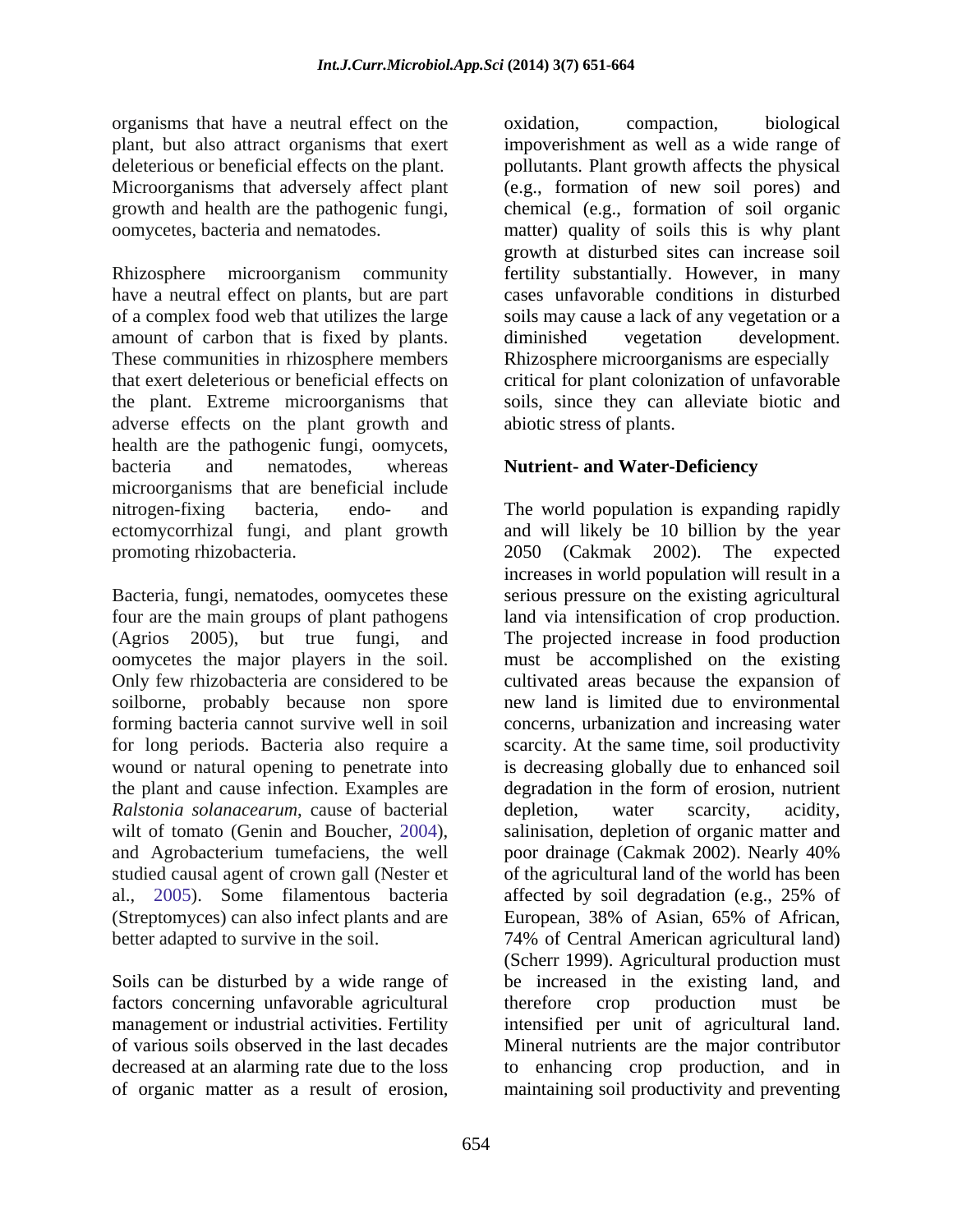soil degradation. Generally, improving the Estrella 1999; von Uexküll and Mutuert, nutritional status of plants by maintaining 1995). In acid soils major constraints to soil fertility is the critical step in the plant growth are toxicities of hydrogen (H), doubling of food production of the world. aluminium (Al) and manganese (Mn) and Impaired soil fertility by continuous deficiencies of P, calcium (CA) and cropping with low supply of mineral magnesium (Mg). Among these constraints nutrients is considered a major risk for food Al toxicity is the most important yieldproduction and ecosystem viability limiting factor (Marschner 1991). (Pinstrup-Andersen et al., 1999; Tillman Availability of P to plant roots is limited 1999). both in acidic and alkaline soils, mainly, due

Reduced soil fertility and crop production results in an increased pressure to bring in alkaline soils (Marschner 1995). Plant more land into crop production at the expense of forests and marginal lands. Such to improve their ability to cope with soils areas are generally poor in fertility and sensitivity to rapid degradation when formation of mycorrhizal association cultivated (Cakmak 2002). A group of especially promising rhizosphere organisms of applications on nutrient-deficient **Organic pollutant** disturbed soils are mycorrhizal fungi. They can beatifically colonize the root cortex and Organic pollutants can be degraded by develop an extramatrical mycelium which plants through biochemical reactions taking helps the plant to acquire mineral nutrients being place within the plants and in the and water from the soil. They play a key role in nutrient cycling in ecosystems and their containing diverse organic pollutants, external mycelium, in association with other including organic solvents, pesticides, soil organisms, from water-stable aggregates explosives and petroleum is possible with necessary for a good soil quality (Azcón- the use of plants and their rhizosphere Aguilar and Barea, 1997). Moreover, it was processes (phytodegradation) (Mirsal 2004). demonstrated that arbuscular mycorrhizal Phytodegradation of organic pollutants may fungi produce glomalin-a glycoprotein, be enhanced by bacterial activities. In this which has been suggested to contribute to process, plants interact with soil the hydrophobicity of soil particles and microorganisms by providing nutrients in participate in the initiation of soil aggregates coil distinguishing constraints in Franchise Such and Mutuari, the constraints such the chiral sign in the plane group of the chiral system (b), solid field the constraints in the plane group of the plane group of the pla

## **Extreme pH**

The soil pH is correlated with various environmental bacteria biological and other chemical soil properties. About 40% of cultivated soils globally have acidity problems leading to compounds such as broad spectrum classical significant decreases in crop production despite the adequate supply of mineral acids and lytic agents such as lysozyme. The

limiting factor (Marschner 1991). to formation of sparingly soluble phosphate compounds with Al and Fe in acidic and Ca species have evolved adaptive mechanisms having low levels of available P by the formation of mycorrhizal association (Marschner 1995; Dodd 2000).

### **Organic pollutant**

(Barea et al., 2002). microbial activity and degradation of toxic rhizosphere. The remediation of soils containing diverse organic pollutants, including organic solvents, process, plants interact with soil the rhizosphere which leads to an increased pollutants (Mirsal 2004).

#### **Antimicrobial compounds of extreme environmental bacteria**

Most bacteria produce antimicrobial antibiotics, metabolic products viz. Organic gram positive bacterium *Bacillus subtilis*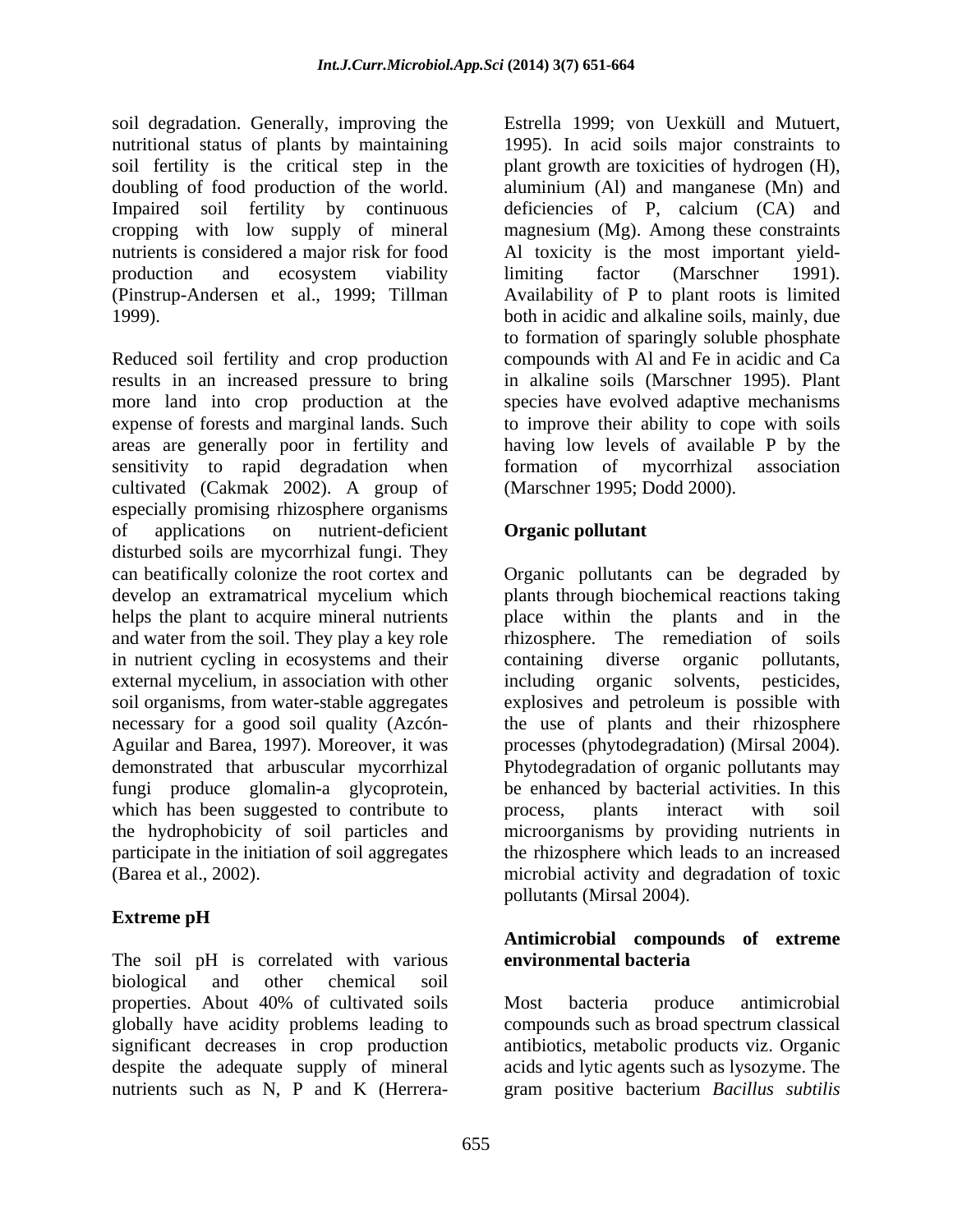produces a large number of antibiotics, sample was again acetate further purification which are classified as ribosomal or non-was carried out using the method of Bligh ribosomal. The non-ribosomal antibiotics may play a role in competition with other microorganisms during spore germination.

The high proportion of antimicrobial compounds producing strains may be The crude extract of antimicrobial associated with ecological role, playing a compound with ethyl acetate was used for defensive action to strains into an bonsai. The 24 hours old cultures of test established microbial community. The organisms, *Staphylococcus aureus*, *E. coli*, phospholipid antibiotic produced by *Bacillus subtilis* has the broadest spectrum activity *aeruginosa* were seeded in sterile Muller against gram positive and gram negative Hinton (MH) agar and seeded MH agar bacteria. This study is taken with the objective of isolating of alkaliphilic *Bacillus*  subtilis from the soil and to assess the loo<sub>ul</sub> of crude extract of phospholipid antimicrobial effect of a phospholipid compound. The plates were kept in a compound produced and activity was tested refrigerator for the diffusion of the against test organisms (*E. Coli,* compound. The plates were then incubated *Pseudomonas aeruginosa, Candida* at 35±0.50C for 24 hours and then the *tropicalis, Staphylococcus aureus*). diameter of the zone of inhibition was noted.

# **Production of Phospholipid antimicrobial**

This method was followed for the *Bacillus* genus are metabolically production of phospholipid compound. chemoorganotrophs being dependent on *Bacillus subtilis* was grown in NG medium organic compounds as a source of carbon (containing 10 gm Nutrient broth; 10gm Glucose; 2 gm Sodium chloride; 5 mg of CuSO4.5H2O; 7.5 mg of FeSO4.7H2O; 3.6 Among bio-preservatives, more than 500 gm MnSO4.5H2O; 15 mg of CaCl2.2H2O; and 9 mg of ZnSO4.7H2O; (per liter) described so far. *Bacillus* genus has been adjusted to pH 10 with Sodium hydroxide reported to produce more than 45 supplemented with  $50 \mu$ g for tryptophan per ml at 300C for 24 hours. 10% of this compounds are of clinical value, others are inoculum were reinoculated in the fresh NG Assayed *in vitro* to control food microbes medium and incubated under shaking at30°C for 72 hours. Then this production medium was centrifugation at 10000rpm for pathway, these metabolites can be grouped 10 minutes, Cells were collected. This into two different classes: the first class cellular content was extracted three times comprises ribosomally synthesized peptides, using 10ml of 50% n- Butanol each time, including bacteriocins whereas the second then aqueous layer was collected  $\&$  class comprises small microbial peptides evaporated to concentrate at room synthesized enzymatically by non-ribosomal temperature. Resulting crude extract was resuspended in 4ml of Methanol; this crude

and Dyer.

#### **Bioassay of Phospholipid antimicrobial**

**Compound Compound aerobic** or facultative endospore-forming rod The crude extract of antimicrobial *Candida tropicalis, Pseudomonas* plates were prepared.Then wells were made on MH agar. The wells were filled with Extremophiles organisms include the *Bacillus* genus made up of gram-positive shaped bacteria. Extremophiles includes in *Bacillus* genus are metabolically and energy.

> antimicrobial compounds have been reported to produce more than 45 antimicrobial molecules; some of these compounds are of clinical value, others are and the remaining one's control plant diseases. According to their biosynthetic comprises ribosomally synthesized peptides, including bacteriocins whereas the second class comprises small microbial peptides pathways.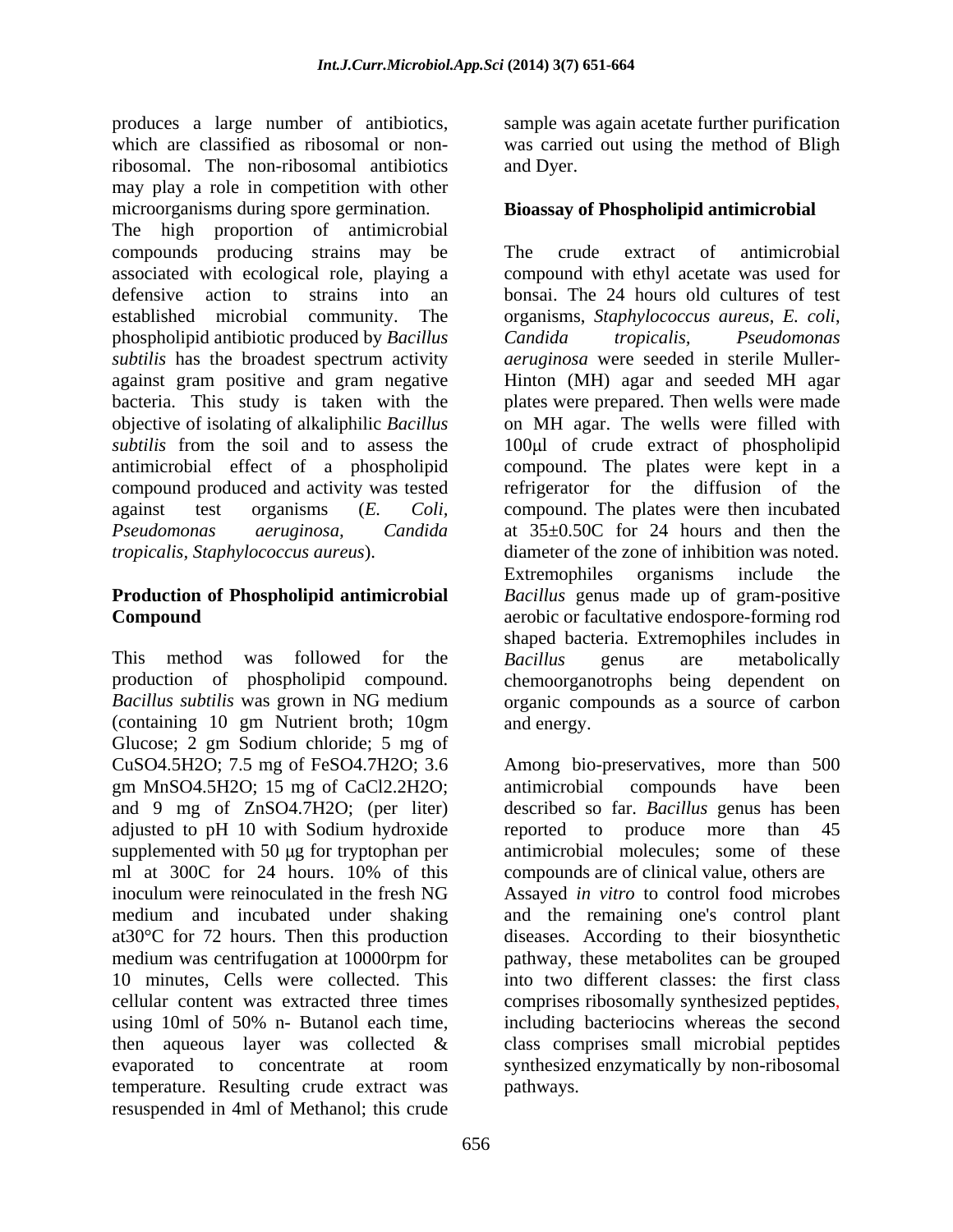Indole-3-acetic acid (IAA) L-tryptophan, an amino acid, serves as a physiological the indole-3-acetamide (IAM) pathway. precursor for biosynthesis of auxins in Synthesis by this route is generally higher plants and in microbes constitutive. PGPR such as Rhizobium, (Frankenberger &Arshad, 1995). Indole- Bradyrhizobium and Azospirillum species acetic acid is known to stimulate both a synthesize IAA, mainly via the indole-3 rapid response (e.g. Increased cell pyruvic acid (IPyA) pathway, which may be elongation) and a long-term response (e.g. subject to more stringent regulation by plant Cell division and differentiation) in plants (Cleland, 1990). More specifically, IAA is a fisherman that is known to be involved in (Timmusk et al., 1999) and gibberellins root initiation, cell division and cell enlargement (Salisbury, 1994). A significant activity of PGPR is the production of auxin-<br>Siderophore production type phytohormones that affect root (Lucy et al., 2004) have shown that IAA-

isolated from the rhizosphere and rhizoplane producing auxins than those from root free<br>soil because of the rich supplies of substrates exuded from roots compared with the iron-siderophore complexes have environments (Narayanaswami & Veerraju, produce IAA (Patten & Glick, 1996; Ahmad et al., 2006). Similarly, over 66% of wild Many bacteria are capable of producing Arabica coffee-associated rhizobacteria more than one type of siderophore or have secreted IAA. A survey of the IAA more than one iron-uptake system to take up biosynthesis pathways utilized by plant associated bacteria reveal that pathogenic

**Mechanism of Indole 3-acetic acid** bacteria such as Pseudomonas syringae, Agrobacterium tumefaciens and Erwinia herbicola synthesize IAA predominantly via metabolites (Patten & Glick, 1996). Other rhizobacteria may produce cytokinins (Khan et al., 2006).

#### **Siderophore production**

morphology and thereby improve nutrient Living organisms require iron as a uptake from the soil (Barea et al., 2005). component of proteins involved in important producing PGPR increase root growth and photosynthesis and nitrogen fixation. Iron is root length, resulting in a greater root one of the major elements in the earth's surface area, which enables the plant to crust, but soil organisms such as plants and access more nutrients from the soil. microbes have difficulty in obtaining The capacity to synthesize IAA is because of formation under aerobic widespread among soil- and plant associated conditions of ferric oxides, which cannot be bacteria. By and large, microorganisms readily transported into cells. Under such of various crops are more active in secrete small, specialized, efficient iron (III) soil because of the rich supplies of siderophores (Drechsel & Jung 1998). After non-rhizosphere soil (Strzelczyk & formed, these now soluble complexes are Pokojska-Burdzeij, 1984). A 3-fold higher internalized via active transport into the cells IAA content was found in the rhizosphere by specific membrane receptors (Glick et al., compared with nonrhizosphere 1999). Following either cleavage or 1969). It has been estimated that 80% of released from the siderophore and used by a bacteria isolated from the rhizosphere can cell (Glick et al., 1999). life processes such as respiration, sufficient iron to support their growth because of formation under aerobic iron starvation, bacteria, fungi and plants chelator molecules commonly known as the iron-siderophore complexes have formed, these now soluble complexes are 1999). Following either cleavage or reduction to the ferrous state, the iron is cell (Glick et al., 1999).

> Many bacteria are capable of producing multiple siderophores (Neilands, 1981). A considerable number of wild Arabica coffee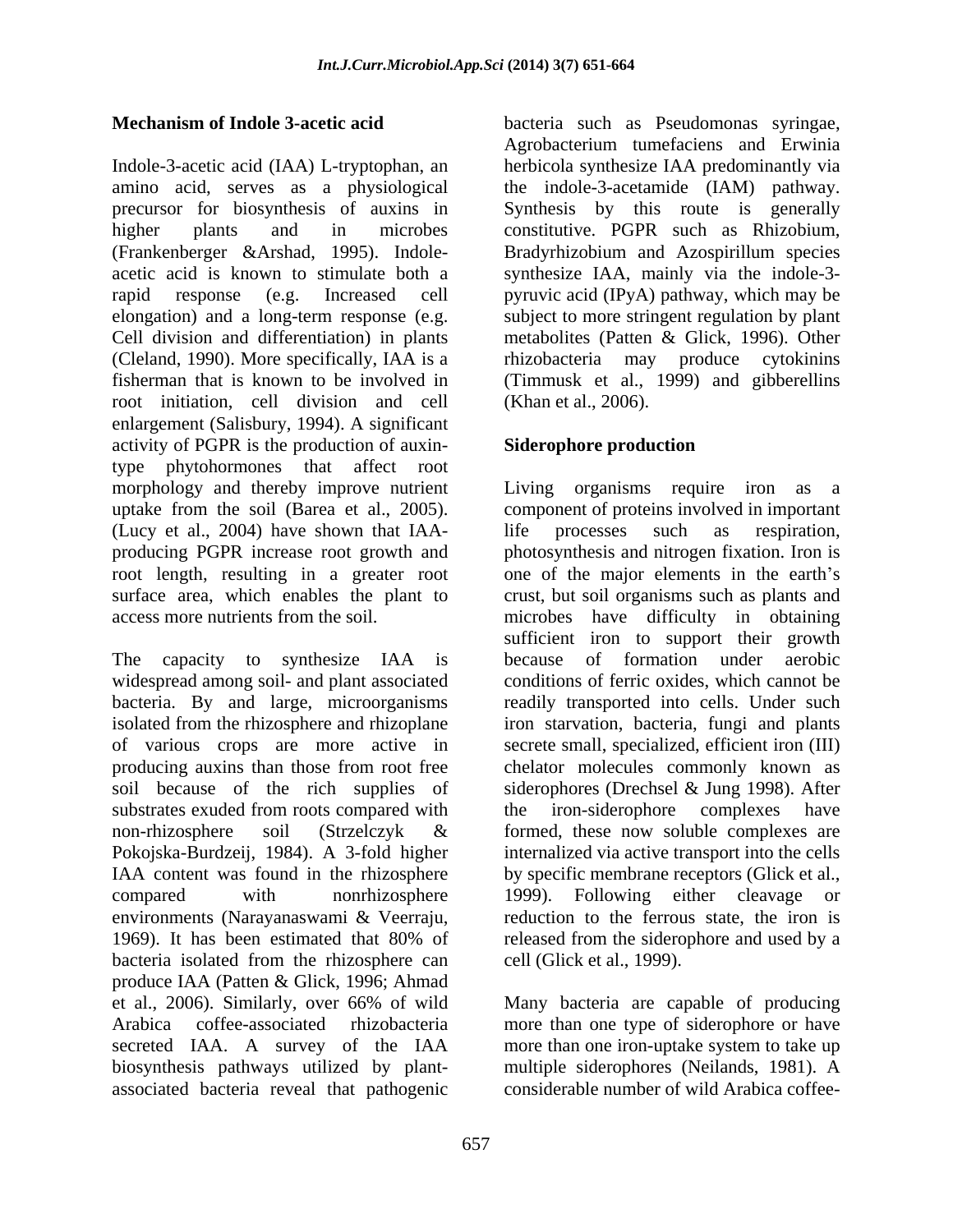associated rhizobacteria (67%) produce siderophores. Wide arrays of beneficial major agricultural crops and forest plant-associated bacterial genera, e.g. plantation trees, under in vitro conditions Pseudomonas, Azotobacter, Bacillus, (Devi et al., 2007), in addition to Enterobacter, Serratia, Azospirillum and suppression of plant parasitic nematodes Rhizobium secrete various types of (Siddiqui et al., 2006). Hydrogen cyanide siderophores (Glick et al., 1999; Loper & (HCN) effectively blocks the cytochrome Henkels 1999). Siderophores function oxidase pathway and is highly toxic to all mainly in the solubilization, transport and aerobic microorganisms at picomolar storage of iron (Stephan et al., 1993). Some concentrations. However, producer other important mechanisms by which microbes, mainly pseudomonads, are siderophore producing bacteria contribute to reported to be resistant (Bashan & dethe promotion of plant growth.

### **Hydrogen cyanide production**

In general, cyanide is formed during the free cyanide, which includes the cyanide anion (CN-) and the non-dissociated HCN. It does not take part in growth, energy barometric pressure, pH, temperature, a phytotoxic agent capable of inhibiting Nevertheless, at present its applications in (Voisard et al., 1989; Devi et al., 2007). root fungal pathogens. Cyanogenic bacterial in killing the subterranean termite (Harvey 2000).

Odontotermes obesus, an important pest of major agricultural crops and forest aerobic microorganisms at picomolar concentrations. However, producer microbes, mainly pseudomonads, are Bashan, 2005).

## **Antibiotic activity**

early stationary growth phase (Knowles & fined as habitats that experience steady or Bunch, 1986). Cyanide occurs in solution as fluctuating exposure to one or more storage or primary metabolism, but is nutrient limitation, and trophic dependence generally considered to be a secondary on surface environments (Boston et al., 2001 metabolite that has an ecological role and ; Seufferheld et al., 2008 ) . Despite being confers a selective advantage on the relatively protected from factors that, in producer strains (Vining, 1990). Cyanide is surface environments, have negative impacts enzymes involved in major metabolic variations, extreme weather, desiccation, processes and is considered one of the predation by other organisms and UV typical features of deleterious rhizobacterial radiation) (Leveillé and Datta, 2010 ) caves isolates (Bakker & Schippers, 1987). are regarded as extreme habitats due to the areas of biocontrol methods are increasing Extreme environments are deemed one of Cyanogenesis in bacteria accounts in part for compounds. Several studies have focused on the biocontrol capacity of the strains that screening secondary metabolites produced suppress fungal diseases of some by microorganisms that inhabit such economically important plants (Voisard et environments as potential sources of useful al., 1989). For instance, for many compounds: extremozymes (Singh et al., pseudomonads, production of metabolites 2011), exopolysaccharides (Nicolaus et al., such as hydrogen cyanide (HCN) is the 2010), biosurfactants (Banat et al. 2010), primary mechanism in the suppression of antitumorals (Chang et al., 2011), radiation species havealso been found to be effective antibiotics, immunosuppressants, and statins The extreme environments have been de environmental factors, such as salinity, osmolality, desiccation, UV radiation, barometric pressure, pH, temperature, on microbial life (seasonal climate absence of light and nutrient limitation. the most promising sources of useful protective drugs (Singh and Gabani 2011), (Harvey 2000 ).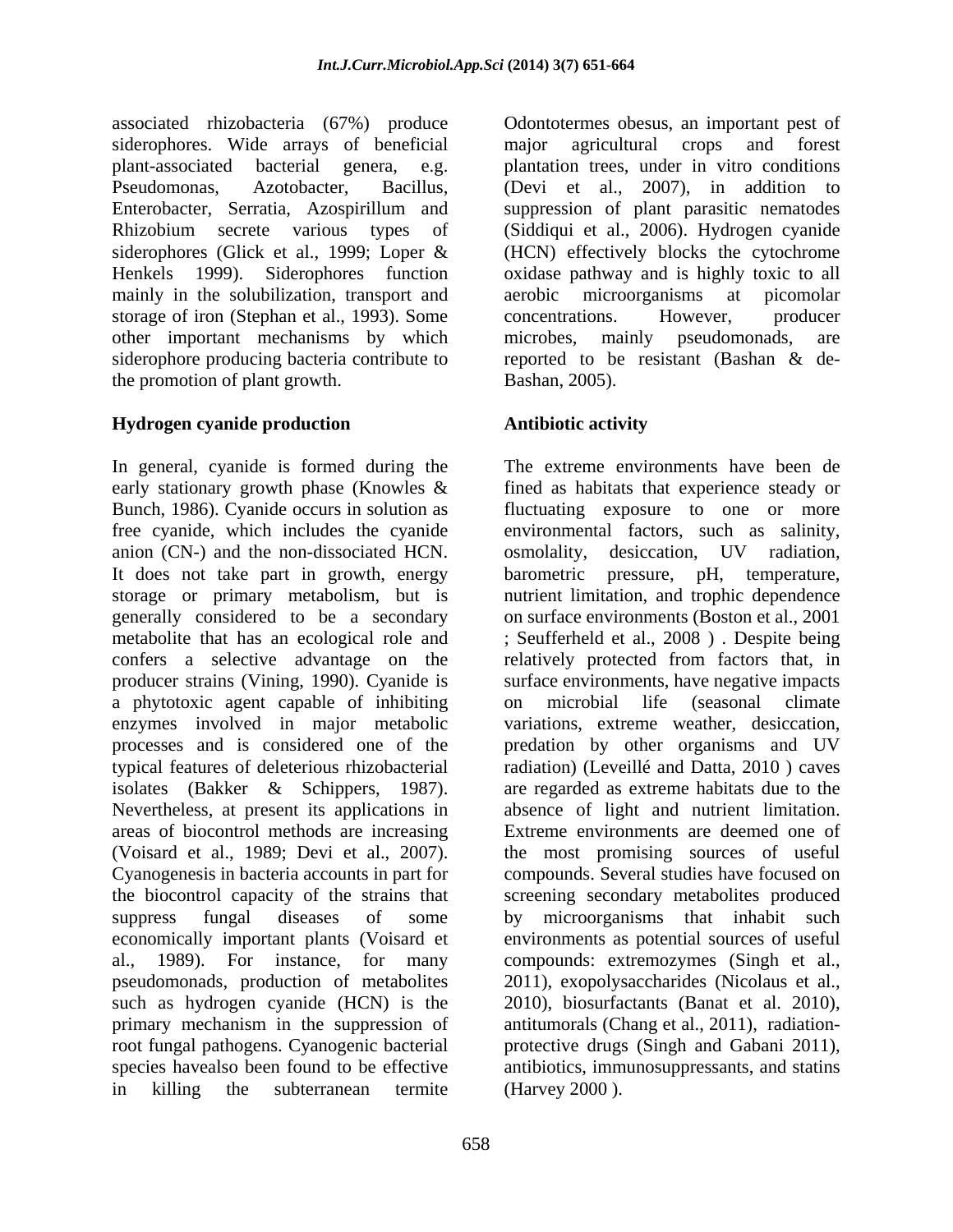| <b>Bacterial</b> | Antimicrobial activity of phospholipid compounds |        |            |            |
|------------------|--------------------------------------------------|--------|------------|------------|
| isolates         | Staphylococcus                                   | E.coli | Psedomonas | Candida    |
|                  | aureus                                           |        | aeruginosa | tropicalis |
| BS1              | $++$                                             | $++$   | $++$       | $++$       |
| BS <sub>2</sub>  | $++$                                             | $++$   | $++$       | $++$       |
| BS4              |                                                  | $\sim$ |            |            |
| BS7              | $++$                                             | $++$   | $++$       | $++$       |
| <b>BS8</b>       | $++$                                             | $++$   | $++$       | $++$       |

**Table.1** Screening bacterial isolates for phospholipid compounds**:**

designate the range of biologically active, effects on bacterial physiology, such as low-molecular mass compounds that are affecting the ability to swarm, the capacity produced by bacteria, yeast, plants, and other organisms—the parvome (Davies 2009) . Only a few of these molecules have already been isolated, identified, and Columbia, Canada, has suggested that the used as therapeutic agents ( Allen et al., 2010 ) . Antibiotics are a group of antiinfective therapeutic agents, derived from microbial sources that are used to treat **References** bacterial infections. Antibiotics were first defined by Waksman (1945), as "chemical Agrios GN (2005) Plant pathology, 5th substances of microbial origin that possess antibiotic powers. More recent definitions Ahmad, F., Ahmad, I. and Khan, M.S. do not include microbial origin, but are similar to Waksman's in that they are hizospheric bacteria for their essentially anthropocentric, describing multiple plant growth-promoting only a specific function (antimicrobial activities. Microbiol Res 163, 173 activity) of interest to mankind, not the chemical nature of the molecules that Allen HK, Donato J, Wang HH, Cloud display it, nor their role in natural

However, the fact that a particular metabolite behaves as an antimicrobial in 8:251-259. the laboratory does not mean it exclusively Arshad, M. and Frankenberger, W.T. plays the role of a "chemical weapon" in nature. This antagonistic role has been proven only in certain instances (Davies

A term has recently been coined to 2009). Antibiotics have a number of other 2009). Antibiotics have a number of other to form biofilms, or inducing bacterial lysogens to enter the lytic cycle. Research carried out at the University of British so-called antibiotics act as intercellular signaling agents (Davies 2009).

## **References**

- edn. Elsevier, New York.
- (2008) Screening of free-living rhizospheric bacteria for their multiple plant growth-promoting 181.
- microbial populations. J (2010) Call of the wild: antibiotic Hansen KA, Davies JD, Handelsman resistance genes in natural environments. Nat Rev Microbiol 8:251 259.
	- (1993) Microbial production of plant growth regulators. In Soil Microbial Ecology ed. Meeting, F.B. Jr. pp.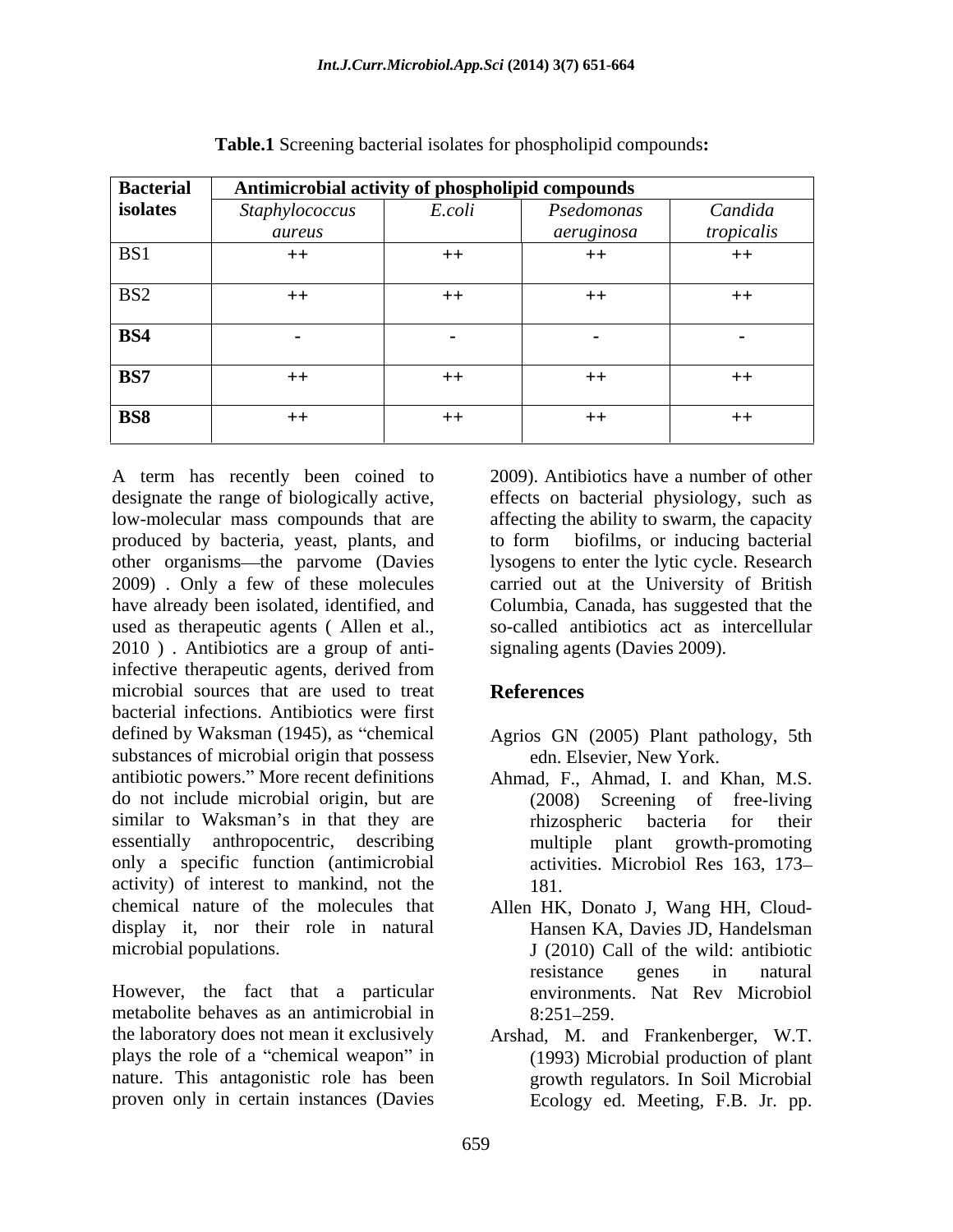- Azcón-Aguilar C, Barea JM (1997) Applying mycorrhiza biotechnology promoting rhizobacteria containing to horticulture: significance and potentials. Scientia Horticultural deaminase depends on nutrient status
- Bakker, A.W. & Schippers, B. 1987.
- Banat IM, Franzetti A, Gandol fi I, 1015-1020. Appl Microbiol Biotechnol 87:427-<br>Res 42, 241-250.
- Barea JM, Pozo MJ, Azcon R, Azcon-<br>Melim LA, Soroka DS, Kleina LG,
- Barriuso J, Pereyra MT, Lucas Garcia JA, microbes, minerals, and mars. Megias M, Gutierrez Manero FJ,
- Bashan, Y. & de-Bashan L.E. 2005. Elsevier, Oxford, U.K. 1: 103-115. New York, 73–109.
- Baudoin, E., Lerner, A., Sajjad Mirza, M., El Zemrany, H., Prigent- Combaret, 307 347. New York Debiter and the spring rape to from the spring rape to the spring rape of spring rape to the spring rape of spring rape to the spring rape of spring rape to be the spring rape of spring rape to the sprin

307 347. New York. Dekker 68:1 24. of the plant. Can J Microbiol inoculation with plant growth- 1-aminocyclopropane-1-carboxylate 2002;48:189–99.

- Microbial cyanide production in the Biari, A., Gholami, A. and Rahmani, H.A. rhizosphere in relation to potato yield (2008) Growth promotion and reduction and Pseudomonas spp.- enhanced nutrient uptake of maize mediated plant growth-stimulation. (Zeamays L.) by application of plant Soil Biology & Biochemistry 19, erowth promoting rhizobacteria in 451 457. Arid region of Iran. J Biol Sci 8,  $(2008)$  Growth promotion growth promoting rhizobacteria in 1015–1020.
- Bestetti G, Martinotti MG, Fracchia Boddey, R.M. and Dobereiner, J. (1995) L, Smyth TJ, Marchant R (2010) Nitrogen fixation associated with Microbial biosurfactants production, grasses and cereals: recent progress applications and future potential. and perspectives for the future. Fert  $Res 42, 241 - 250.$
- 444. Boston PJ, Spilde MN, Northup DE, Aquilar C (2005) Microbial co- Lavoie KH, Hose LD, Mallory LM, operation in the rhizosphere. J Exp Bot 56:1761 1778. (2001) Cave biosignature suites: Melim LA, Soroka DS, Kleina LG, Dahm CN, Crossey LJ, Schelble RT microbes, minerals, and mars. Astrobiology 1:25–54.
- Ramos B (2005) Screening for Brimecombe MJ, De Leij FAAM, Lynch putative PGPR to improve JM (2007) Rhizodeposition and establishment of the symbiosis microbial populations. In: R Pinton, Lactarius deliciosus-Pinus sp. Microb Z Varanini, P Nannipieri (eds) The Ecol 50:82–89. This rhizosphere: biochemistry and Bacteria. In: Encyclopaedia of Soils interface. CRC Press, Taylor & in the Environment. Hillel D. (ed.). Francis Group, Boca Raton, London, JM (2007) Rhizodeposition and rhizosphere: biochemistry and organic substances at the soil-plant interface. CRC Press, Taylor & Francis Group, Boca Raton, London,<br>New York, 73–109.
- C., Jurkevich, E., Spaepen, S., rhizosphere microbial populations. Vanderleyden, J. et al. (2010) Effects In:Pinto R, Varanini Z, Nannipierei of Azospirillum brasilense with genetically-modified auxin Marcel Dekker, 95–141. Brimecombe MJ, De Leij FA, Lynch JM. 2001. The effect of root exudates on P, eds. The rhizosphere. New York: Marcel Dekker, 95–141.
- biosynthesis gene ipdC on the Cakmak I (2002) Plant nutrition research: diversity of the indigenous Priorities to meet human needs for microbiota of the wheat rhizosphere. food in sustainable ways. Plant Soil Res Microbiol 161, 219–226. 247:3–24. 247:3–24.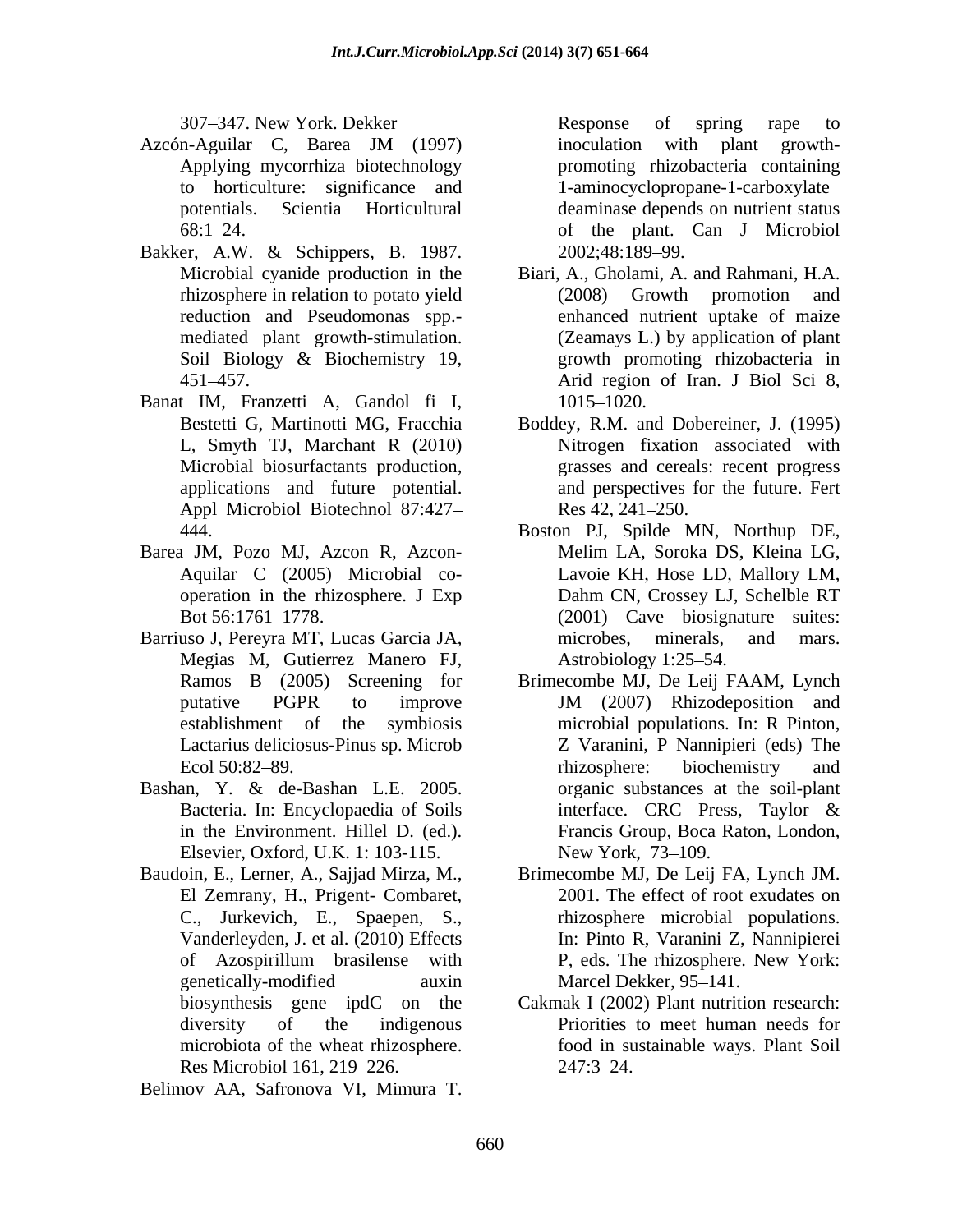- Chang C-C, Chen WC, Ho T-F, Wu H-S, Wei Y-H (2011) Development of
- Cleland, R.E. 1990. Auxin and cell Phytopathol 42:107-134. Dordrecht, The Netherlands. 132
- Davies J (2009) Darwin and microbiomes.
- Devi, K., Nidhi, S., Shalini, K., & David, Halda-Alija.L., Can J Microbiol, 2003, poisoning under in vitro conditions.
- Dodd JC (2000) The role of arbuscular USA 96:5978-5981.
- Drechsel, H., & Jung, G. 1998. Peptide
- El-Banna N. Antimicrobial substances Sci. Res. (2003) 21:134-139.
- Flaishman, M.A., Eyal, Z.A., Zilberstein, Hosoya, Y.,Okamoto.S., Muramatsu.H., strains of Pseudomonas putida. Mol
- Frankenberger, W.T. Jr. & Arshad, M.
- Gaur, A.C. (1990). Physiological Biol Fertil Soils 46:139–150.

pp. 16-72. New Delhi: Omega Scientific Publishers.

- natural anti-tumor drugs by Genin S, Boucher C (2004) Lessons microorganisms. J Biosci Bioeng learned from the genome analysis of 111:501 511. Ralstonia solanacearum. Ann Rev learned from the genome analysis of Phytopathol 42:107–134.
- elongation. In: Plant Hormones and Glick, B.R., Patten, C.L., Holguin, G. & Their role in Plant Growth and Penrose, D.M. 1999. Biochemical Development. Davies, P.J. (ed.). and Genetic Mechanisms Used by Kluwer Academic Publishers, Plant Growth Promoting Bacteria. Glick, B.R., Patten, C.L., Holguin, G. & Imperial College Press, London.
- 148. Glick, B.R. (1995) The enhancement of EMBO Rep 10:805. Can J Microbiol 41, 109–114. plant growth by free living bacteria.
- K. 2007. Hydrogen 49(12), 781. 49(12), 781.
- cyanideproducing rhizobacteria kill Herrera-Estrella L (1999) Transgenic subterranean termite Odontotermes plants for tropical regions: Some obesus (Rambur) by cyanide Current Microbiology 54, 74-78. small farmer. Proc Natl Acad Sci considerations about their development and their transfer to the USA 96:5978–5981.
- mycorrhizal fungi in agro- and Hiifte M, Vande Woestyne M, Verstraete natural ecosystems. Outlook Agric W (1994) Role of siderophores in 29:55 62. plant growth promotion and plant siderophores. Journal of Peptide pseudomonads. In: Manthey JA , Science 4, 147-181. Crowley DE, Luster DG (eds) produced by air flora. Arab Gulf J. in the rhizosphere. Lewis Publishers, W (1994) Role of siderophores in protection by fluorescent Crowley DE , Luster DG (eds) Biochemistry of metal micronutrients Boca Raton, FL, pp 81–92.
- A., Voisard, C. and Hass, D. (1996) and Ochi., Acquisition of certain Suppression of Septoria tritici blotch streptomycin resistant (str) mutations and leaf rust of wheat by enhances antibiotic production in recombinant cyanide producing bacteria. Antimicrob. Agents Chemother. (1998) 42:2041-2047.
- Plant Microbe Inter 9, 642 645. Hrynkiewicz K, Ciesielska A, Haug I, 1995. Phytohormones in Soil: Microbial production and Function. Willow growth promotion by USA, Marcel Dekker Inc., New York. The contract of the metabolities and use of C sources. Baum C,(2010b) Conditionality of ectomycorrhiza formation and willow growth promotion by associated bacteria: role of microbial metabolites and use of C sources. Biol Fertil Soils 46:139–150.
- Functions of Phosphate Solubilizing Jing Y, He Z, Yang X (2007) Role of soil Micro-Organisms, as Biofertilizers. rhizobacteria in phytoremediation of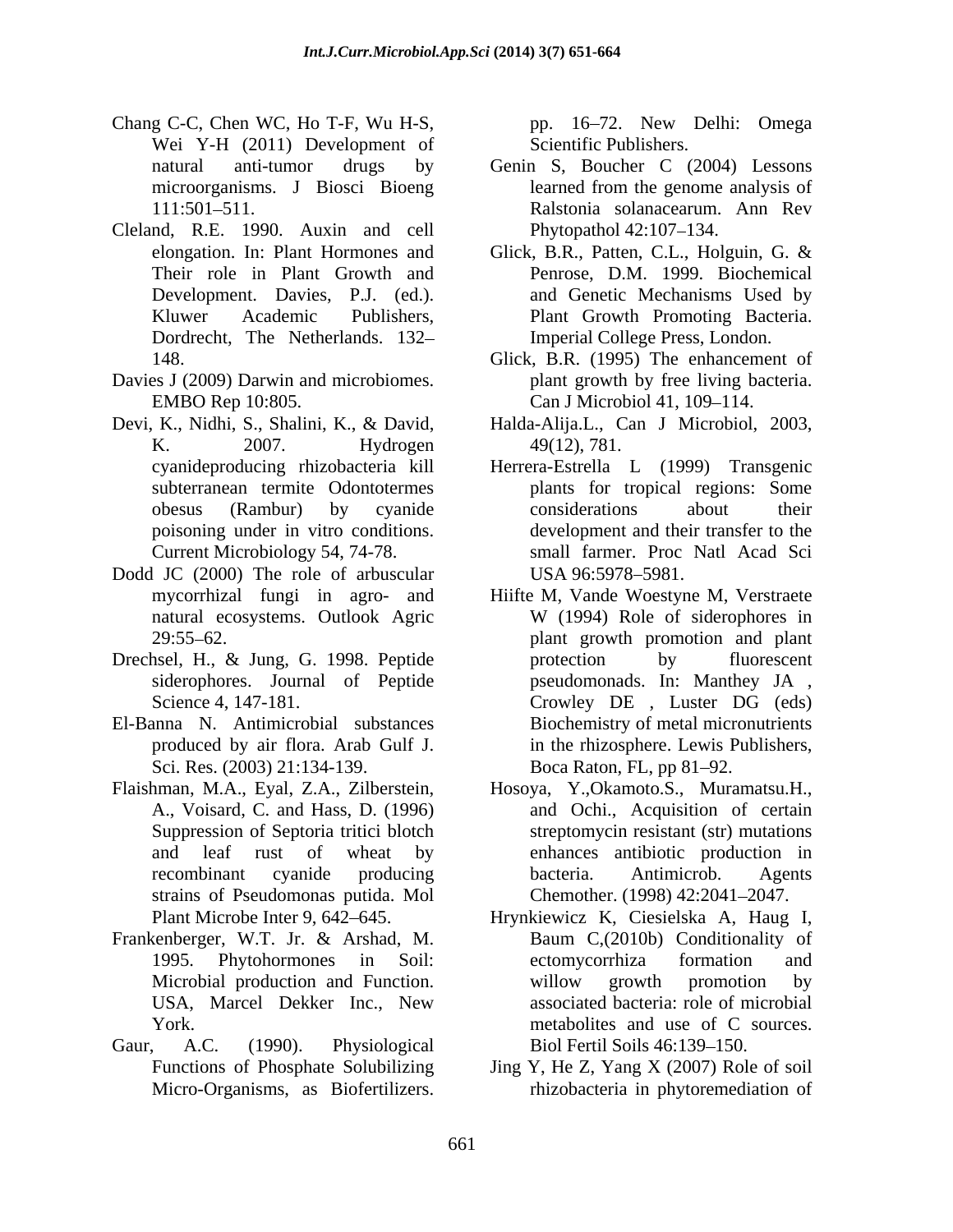Zhejiang Univ Sci B 8:192-207.

- Johansen JE, Binnerup SJ (2002) Mirsal I (2004) Soil pollution: origin, bacteria to the potential of turnover by bacteria in the rhizosphere of
- Jorquera M, Martínez O, Maruyama F,
- Kafka" U, editors. Plant Roots the Dekker, 373-410.
- Khan, M. S., Zaidi, A. & Wani, P.A. 2006. <br>influenced by ammonium sulfate
- Advances in Microbial Physiology
- Leveillé RJ, Datta S (2010) Lava tubes Agrobacterium tumefaciens: From targets on Earth and Mars: a review.
- Loper, J.E. & Henkels, M.D. 1999. (2010) Exopolysaccharides from available to Pseudomonas putida in Environmental Microbiology 65, 53
- Lucy, M., Reed, E. & Glick, B.R. 2004. Applications of free living plant Antonie van Leeuwenhoek 86, 1-25.
- heavy metal contaminated soils. J Lynch JM. (ed.) 1987. The rhizosphere. Chichester: Wiley Interscience.
- Contribution of Cytophaga-like monitoring and remediation. Springer, New York.
- of carbon, nitrogen, and phosphorus Marschner H (1995), Mechanisms of adaptation of plants to acid soils.
- barley ( Hordeum vulgare L.). Marschner H (1991), Mineral nutrition of Microb Ecol 43:298–306. higher plants. Academic Press, higher plants. Academic Press, London.
- Marschner P, Mora ML (2008) Morgan JAW, Whipps JM. 2001. Current and future biotechnological Methodological approaches to the applications of bacterial phytases and phytase producing bacteria. microbial population dynamics. In: Microbes and Environments 23, 182 Pinton R, Varanini Z, Nannipieri P, 191. eds. The rhizosphere: biochemistry Kapulnik Y. Plant-growth-promoting and organic substances at the soil rhizobacteria. In: Waisel Y, Eshel A, plant interface. New York: Marcel Morgan JAW, Whipps JM. 2001. study of rhizosphere carbon flow and Dekker, 373–410.
	- Hidden Half. New York: Marcel Narayanaswami, R. & Veerraju, V. 1969. Dekker Inc.; 1991. p. 347 62. IAA synthesis in paddy soil as Role of phosphate-solubilizing fertilization. Current Science 38, microorganisms in sustainable 517-518. influenced by ammonium sulfate 517-518.
- agriculture A review. Agronomy Neilands, J.B. 1981. Microbial transport for Sustainable Development 26, 1- 15. chelating agents. In: Development of Knowles, C.J. & Bunch, A.W. 1986. Microbial cyanide metabolism. Martell, Andersson & Badman, compounds (siderophores) as Iron Chelators for Clinical Use. Martell, Andersson & Badman, (eds.). Elsevier, New York, 13-14.
	- 27, 73-111. Nester E, Gordon MP, Kerr A (2005) and basaltic caves as astrobiological plant pathology to biotechnology. Agrobacterium tumefaciens: From APS, St.Paul, MN.
	- Planet Space Sci 58:592–598. Nicolaus B, Karambourova M, Oner ET Utilization of heterologous extremophiles: from fundamentals to siderophores enhances levels of iron biotechnology. Environ Technol (2010) Exopolysaccharides from extremophiles: from fundamentals to biotechnology. Environ Technol  $31:1145 - 1158.$
	- the rhizosphere. Applied Normanly, Cohen and Fink , Proc. Natl. Acad. Sci.USA , 1993, 90 , 10355.
	- 57-5363. Norimasa Tamehiro, Bacilysocin, a Novel growth-promoting rhizobacteria. Agents And Chemotherapy (Feb. Phospholipid Antibiotic Produced by Bacillus subtilis 168 Antimicrobial 2002) 46(2): 315 320.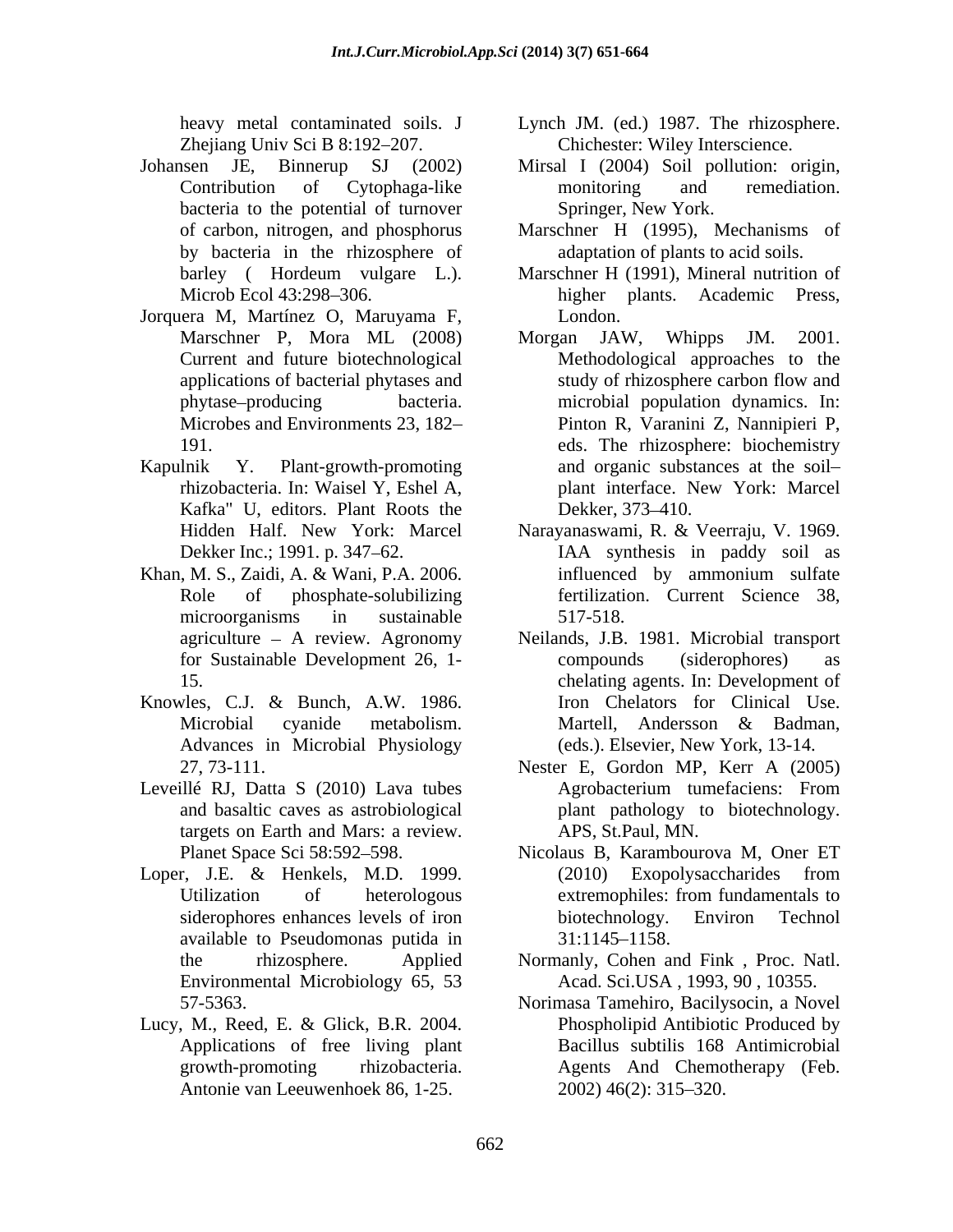- Patten, C.L. & Glick, B.R. 1996. Bacterial biosynthesis of indole-3-acetic acid. Microbiology & Biotechnology 22, Canadian Journal of Microbiology
- Perotto S, Bonfante P (1997) Bacterial close and distant friends in the
- Plath M, Tobler M, Riesch R, García de Survival in an extreme habitat: the  $110:851-861$ .
- Richardson AE, Barea JM, McNeill AM, Acquisition of phosphorus and microorganisms. Plan and Soil 321, 67:4742–4251.
- Robinson D, Griffiths B, Ritz K, Wheatley G., Meyer, J.-M. & Winkelmannt, G.
- Salisbury, F.B. 1994. The role of plant Strzelczyk, E. & Pokojska-Burdzeij, A.
- Scher, F.M. and Baker, R. (1982) Effect of iron chelator on induction of soil
- Shenoy, V.V., Kalagudi, G.M., 2005. efficiency for sustainable cropping.  $3-51$ .
- Siddiqui, I.A., Shaukat S.S., Sheikh, I.H. Tillberg, E. 1999. Cytokinin fluorescens CHA0 in the suppression

javanica in tomato. World Journal of Microbiology & Biotechnology 22, 641-650.

- 42, 207-220. Singh G, Bhalla A, Ralhan PK (2011) associations with mycorrhizal fungi: importance in current biotechnology. Extremophiles and extremozymes: ELBA Bio flux  $3:46-54$
- rhizosphere. Trends Microbiol Singh OV, Gabani P (2011) 5:496 501. Extremophiles: radiation resistance Léon FJ, Giere O, Schlupp I (2007) implications. J Appl Microbiol Singh OV, Gabani P (2011) microbial reserves and therapeutic 110:851-861.
- roles of behaviour and energy Smalla K, Wieland G, Buchner A, Zock A, limitation. Naturwissenschaften Pary J, Kaiser S, Roskot N, Heuer H, 94:991 996. Berg G (2001) Bulk and rhizosphere Prigent-Combaret C (2009) denaturing gradient gel nitrogen in the rhizosphere and plant enrichment and seasonal shifts growth promotion by reveald. Appl Environ Microbiol soil bacterial communities studied by denaturing gradient gel plant-dependent enrichment and seasonal shifts 67:4742 4251.
- 305 339. Stephan, H., Freund, S., Beck, W., Jung, R (1989) Root-induced nitrogen 1993. Ornibactins a new family of mineralisation: a theoretical analysis. Siderophores from Pseudomonas. Plant Soil 117:185–193. BioMetals 6, 93-100. G., Meyer, J.-M. & Winkelmannt, G. 1993. Ornibactins a new family of siderophores from Pseudomonas. BioMetals 6, 93-100.
- hormones. In: Plant-Environment 1984. Production of auxins and Interactions. Wilkinson, R.E (ed.). Marcel Dekker, New York, USA, 39- mycorrhizal fungi, bacteria and 81. actinomycetes isolated from soil and Pseudomonas putida and a synthetic silvestris L.). Plant & Soil 81, 185gibberellin-like substances by mycorrhizal fungi, bacteria actinomycetes isolated from soil and the mycorrhizosphere of pine (Pinus silvestris L.). Plant & Soil 81, 185- 194.
- suppressiveness to Fusarium wilt Tarkka M, Schrey S, Hampp R (2008) pathogens. Phytopathology 72, Plant associated micro-organisms. In: 1567 1573. Nautiyal CS, Dion P (eds) Molecular Enhancing plant phosphorus use coexistence. Springer, New York, pp mechanisms of plant and microbe coexistence. Springer, New York, pp  $3 - 51.$
- Biotechnol. Adv. 23, 501–513. Timmusk, S., Nicander, B., Granhall, U. & & Khan, A.2006. Role of cyanide production by Pseudomonas polymyxa. Soil Biology  $\&$ Tillberg, E. 1999. Cytokinin production in Paenibacillus polymyxa. Soil Biology & Biochemistry 31, 1847-1852.
- of root-knot nematode, Meloidogyne Vessey JK (2003) Plant growth promoting